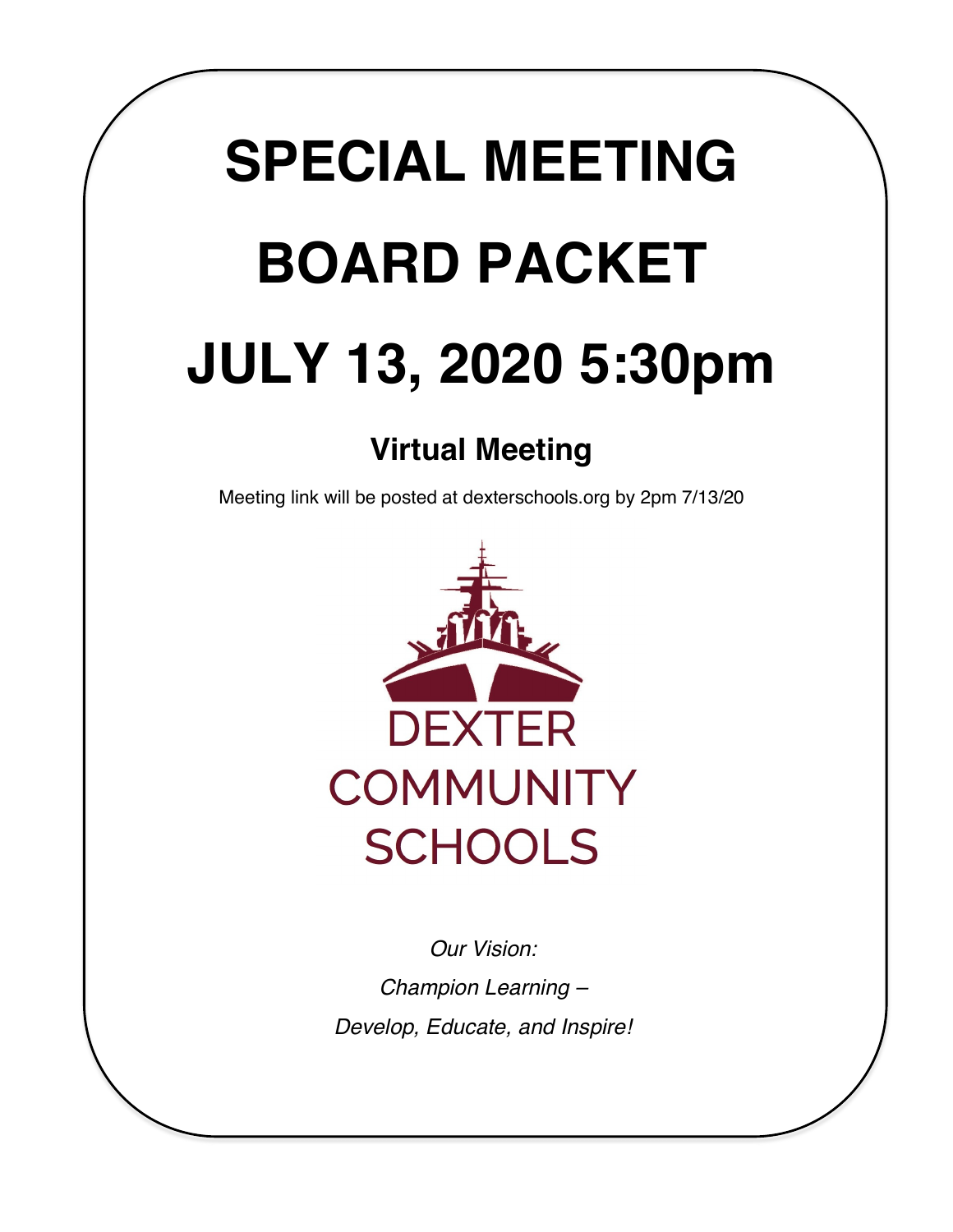

*This meeting is a meeting of the Board of Education in public for the purpose of conducting the School District's business and is not to be considered a public community meeting. There is time for public participation during the meeting as indicated in the agenda below (Bylaw 0166).* 

## **BOARD SPECIAL MEETING AGENDA**

- **A. ROLL CALL**
- **B. APPROVAL OF AGENDA**

## **C. SUSPEND BYLAW 0167.3 – PUBLIC PARTICIPATION**

### **PUBLIC PARTICIPATION** (up to 30 minutes/max 5 per person)

*Per Policy 0167.3***:** *Persons who wish to address the Board may complete a Public Comment Card to be presented to the Board president at the beginning of the meeting. Each speaker will be asked to announce his/her name and indicate if he/she represents any organization or agency. No person may speak more than once on the same subject during a single meeting.* 

### **D. DISCUSSION ITEMS**

- 1. Board Candidate Interviews
- 2. Board Candidate Selection
- **E.** PUBLIC PARTICIPATION *See Policy 0167.3* (time dependent on meeting length)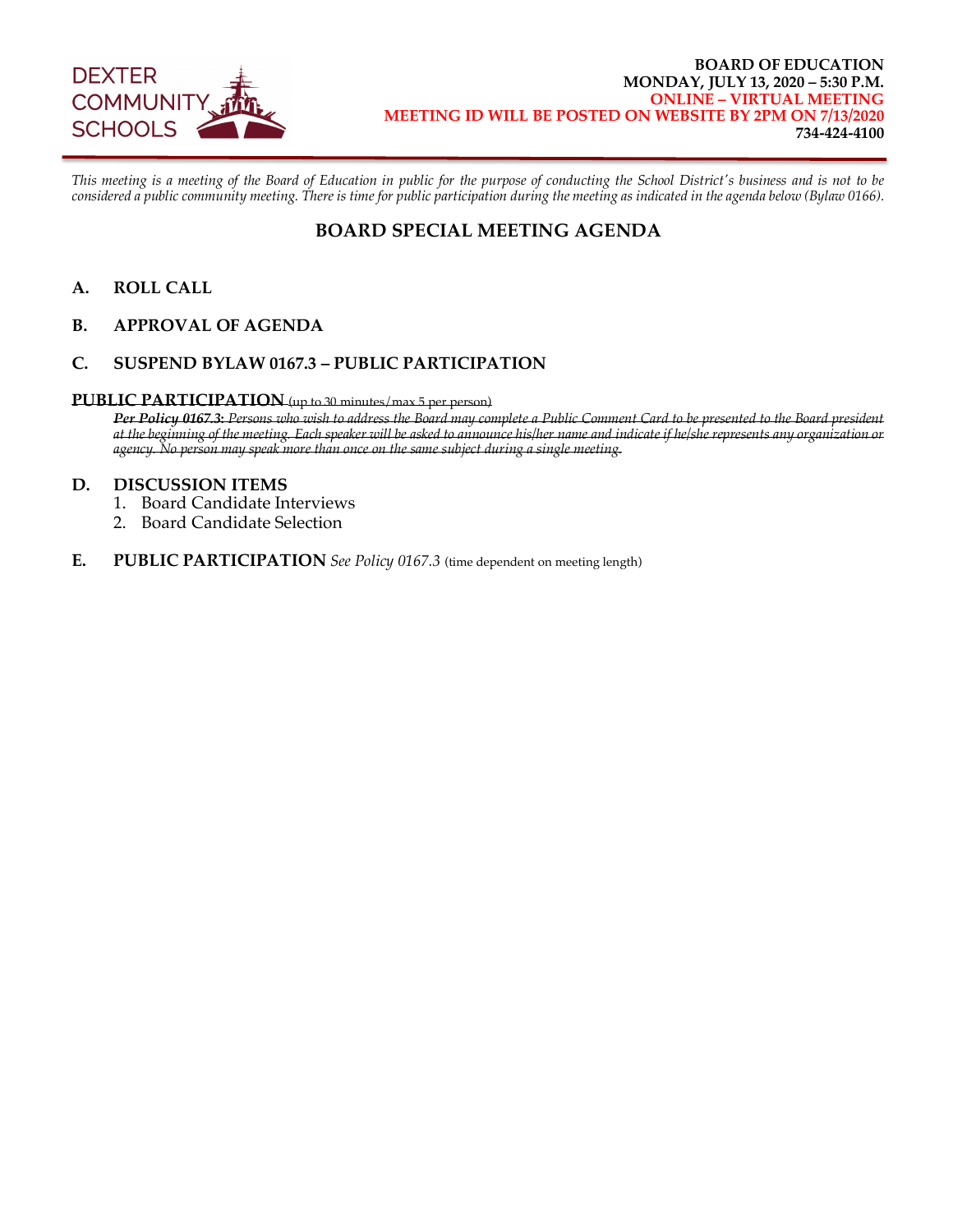| <b>Book</b>   | Policy Manual                          |
|---------------|----------------------------------------|
| Section       | 0000 Bylaws                            |
| Title         | PUBLIC PARTICIPATION AT BOARD MEETINGS |
| Code          | po0167.3                               |
| <b>Status</b> | Active                                 |
| Adopted       | March 17, 2003                         |
| Last Revised  | February 10, 2020                      |

#### 0167.3 - **PUBLIC PARTICIPATION AT BOARD MEETINGS**

The Board of Education recognizes the value of public comment on educational issues and the importance of allowing members of the public to express themselves on District matters.

To permit fair and orderly public expression, the Board shall provide two periods for public participation at public meetings of the Board and publish rules to govern such participation in Board meetings and in Board committee meetings. The rules shall be administered and enforced by the presiding officer of the meeting.

The presiding officer shall be guided by the following rules:

- A. Public participation shall be permitted at a time as indicated on the meeting agenda and as determined by the presiding officer.
- B. Anyone with concerns related to the operation of the schools or to matters within the authority of the Board may participate during the public portion of a meeting.
- C. Participants shall direct all comments to the Board and not to staff or other participants.
- D. The presiding officer may:
	- 1. prohibit public comments which are frivolous, repetitive, or harassing;
	- 2. interrupt, warn, or terminate a participant's statement when the statement is too lengthy, personally directed, abusive, obscene, or irrelevant;
	- 3. request any individual to leave the meeting when that person behaves in a manner that is disruptive of the orderly conduct of the meeting.

#### **General Rules for Public Participation**

- A. Individuals will be recognized by the Board President or presiding chair when it is their opportunity to address the Board.
- B. Each speaker will be asked to announce his/her name and affiliation before beginning to speak.
- C. One speaker may not yield his/her time to another. No person may speak more than once at either commentary opportunity. No person may speak more than once on the same subject during a single meeting.
- D. If a large group plans to attend, they are encouraged to select up to five (5) representatives to speak on their behalf.
- E. Persons who wish to address the Board at board meetings should complete a Public Comment Card. Cards are available on the District website, from the Superintendent's office, and at all meeting locations. This form should be presented to the Board President or presiding chair at the beginning of the meeting.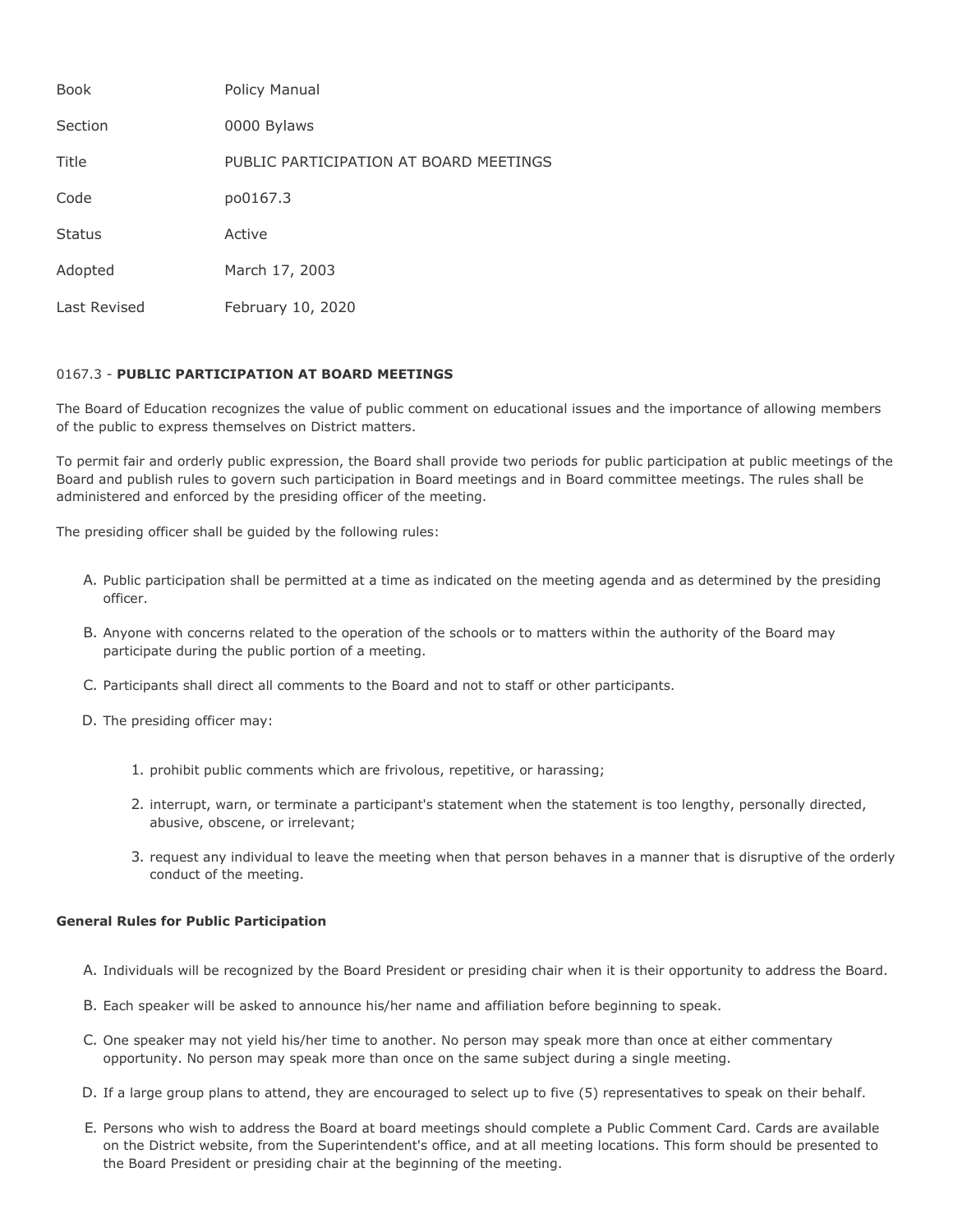- F. Members of the Board and district employees will not answer questions or comments during public participation. Persons requesting an individual response shall note the request on the Public Comment Card and include appropriate contact information.
- G. Citizens with concerns or complaints about school employees should use the protocol outlined in board policy 9130: Citizen Complaints. Citizens are encouraged to utilize established channels before bringing the matter to the School Board. Employees have contractual and legal rights and may request a closed meeting if complaints reach the Board level.
- H. Speakers addressing the board shall take into consideration rules of common courtesy. Speakers who make attacks of a personal nature and/or who do not abide by rules of common courtesy will be reminded of such rules by the Board President or presiding chair. Such individuals may be asked to leave the meeting if their behavior is disruptive or interferes with the orderly progress of the meeting.
- I. Audio or video recordings are permitted subject to the following conditions:
	- 1. No obstructions are created between the Board and the audience.
	- 2. No interviews are conducted in the meeting room while the Board is in session.
	- 3. No commentary, adjustment of equipment, or positioning of operators is made that would distract either the Board or members of the audience while the Board is in session.

The person operating the recording device should contact the Superintendent prior to the Board meeting to review possible placement of the equipment.

#### **First Public Commentary**

The first public commentary, scheduled near the beginning of all Board meetings, workshops, and committee meetings, shall be limited to an accumulated time of thirty (30) minutes. Time may be extended at the discretion of the Board President or presiding chair.

Individual speakers will be allotted a maximum of five (5) minutes, however, the time may be reduced if a large number of persons wishes to address the Board. In these instances, the number of speakers will be divided equally into the thirty (30) minute time limit. For example, if ten (10) persons wish to address the Board, each individual will be given three (3) minutes.

#### **Second Public Commentary**

The second opportunity for public commentary, scheduled near the end of all Board meetings, shall be limited to an accumulated time of fifteen (15) minutes. Time may be extended at the discretion of the Board President or presiding chair.

Persons who wish to address the Board during the second opportunity for public participation shall form a line at a location to be designated and will be recognized by the Board President or presiding chair in the order of assembly.

Individuals will be allotted a maximum of three (3) minutes, however, the time may be reduced if a large number of persons wishes o address the Board. In these instances, the number of speakers will be divided equally into the fifteen (15)-minute time limit. For example, if fifteen (15) persons wish to address the Board, each individual will be given one minute.

Revised 10/20/03 Revised 3/7/05 Revised 7/6/10

© Neola 2018

Legal M.C.L. 15.263(4)(5)(6), 380.1808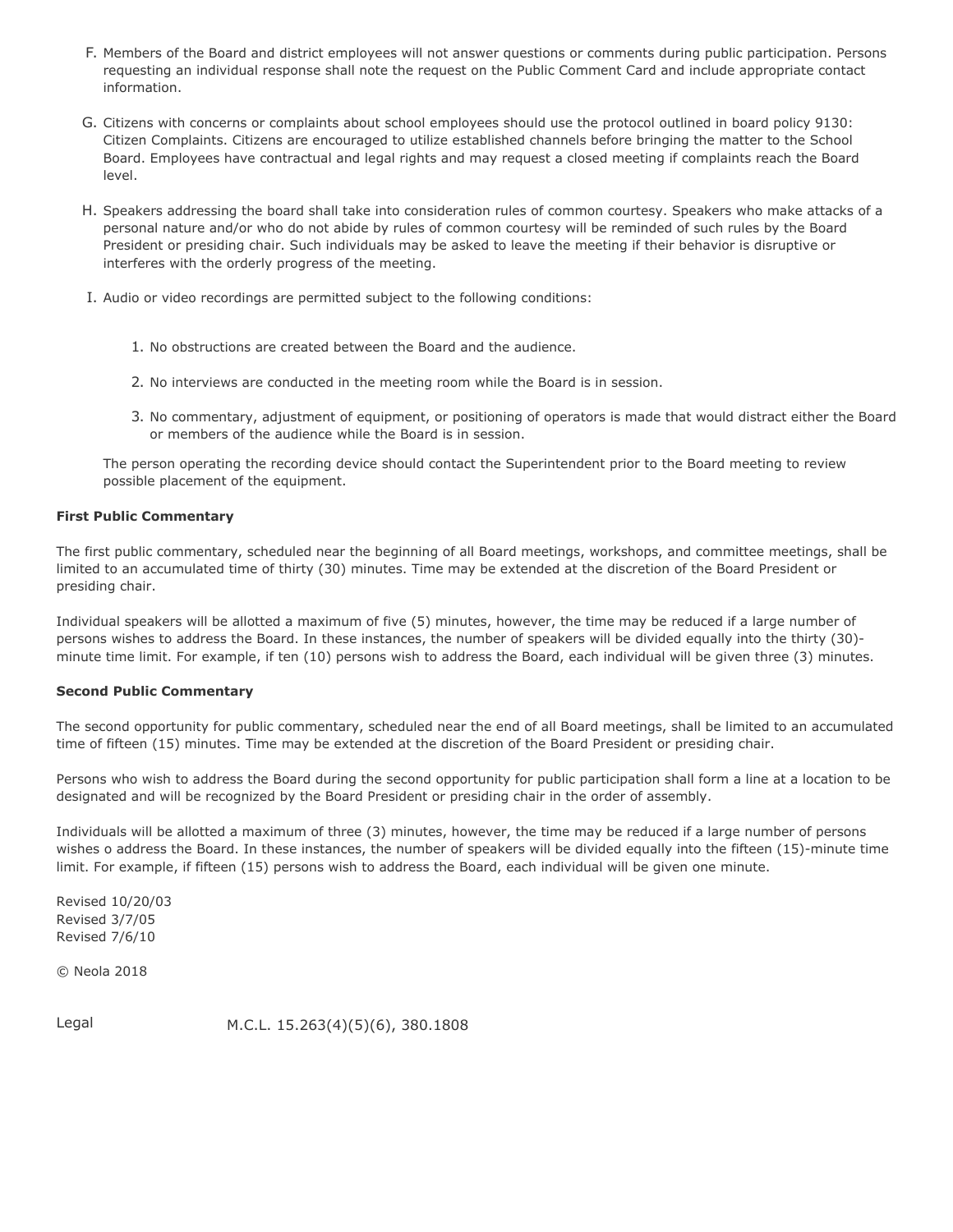## **BOARD NOTES – SPECIAL MEETING JULY 13, 2020 – VIRTUAL MEETING 5:30pm**

## **A. CALL TO ORDER**

## 1. Roll Call.

- 2. Virtual Meeting Process. Virtual meeting procedures vary from typical meeting procedures in the following ways:.
	- a. Board members will be asked to state their name when making motions and seconds for the benefit of the audience.
	- b. All votes will be roll call votes for clarity.
	- c. The chair will strive to recognize board members by name before they speak. In the event that this doesn't happen, trustees are encouraged to announce their own names or may be reminded to do so.
	- d. Audience members will be muted until recognized by the chair during the public participation periods.
	- e. People who speak during public participation will be asked to state their name, address, and topic before speaking.
	- f. Board members should refrain from using email, texting, instant messaging and other electronic forms to communicate with each other or members of the public during the meeting, and specifically refrain from using the chat box except to vote.
	- g. Board members should conduct themselves in a manner consistent with in-person school board meetings.

## **B. APPROVAL OF AGENDA**

- 1. Approval of Agenda. Board policy provides that the Superintendent of Schools shall prepare an agenda for all Board meetings as directed by the President of the Board of Education.
- \* An appropriate motion might be, "I, \_\_\_\_\_\_\_\_\_\_\_\_, move that the Board of Education approve the agenda as presented/amended."

## **C. SUSPEND BYLAW 0167.3**

- 1. Public Participation. Board bylaw 0167.3 (Public Participation, attached) provides two opportunities for public participation at all board meetings. Because time for this Special Meeting is limited and community members wishing to address the board have the opportunity to do so at the regular meeting at 7:00pm this evening, it has been suggested that the board suspend bylaw 0167.3 for this special meeting only for the purpose of efficiency. A brief public participation opportunity can take place following the appointment deliberations. The length of time for speakers will depend on the amount of time remaining.
- \* An appropriate motion would be, "I, \_\_\_\_\_\_\_\_\_, move that the Board of Education suspend bylaw 0167.3 for this Special Meeting and allow an abbreviated public participation period following deliberations.."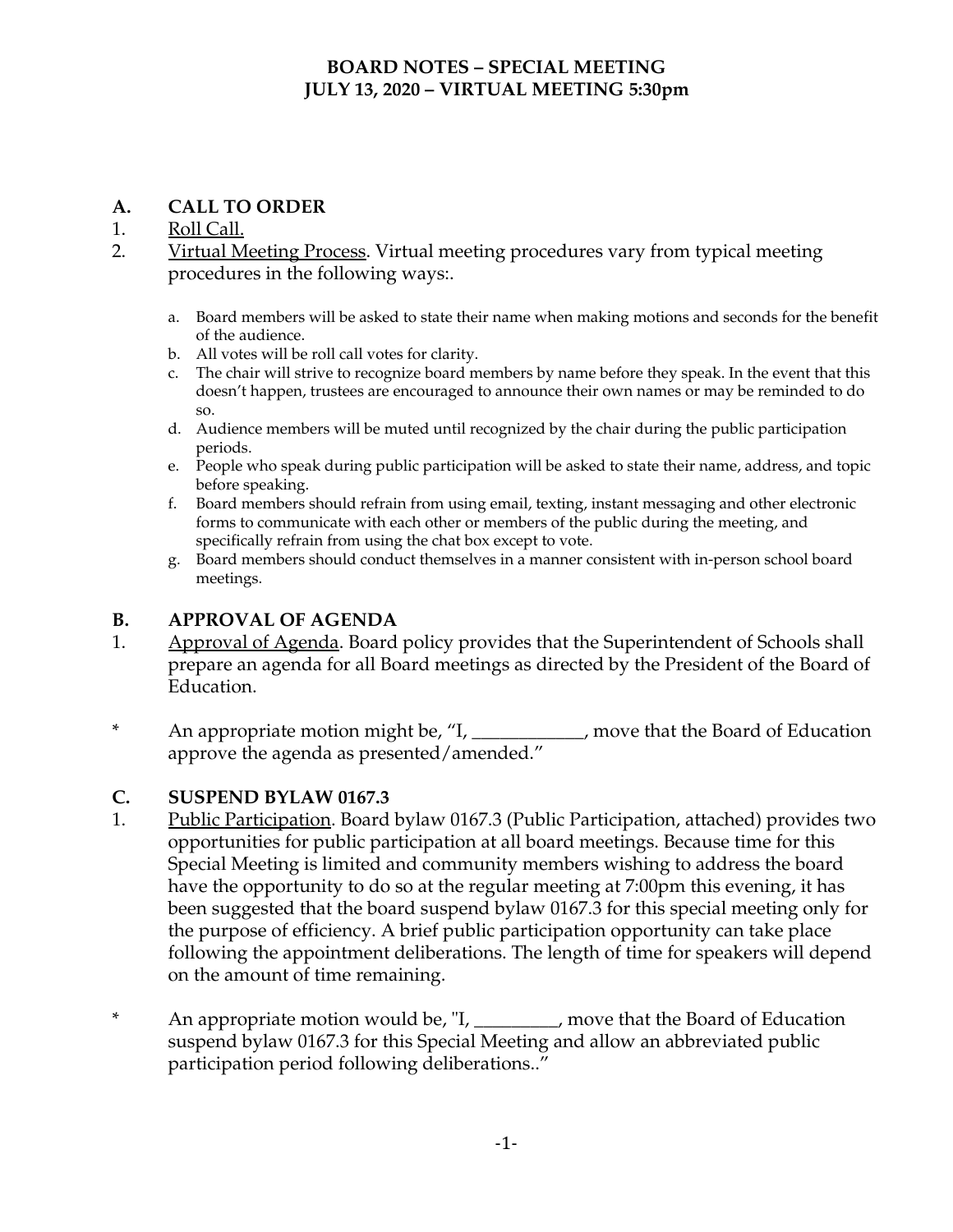## **BOARD NOTES – SPECIAL MEETING JULY 13, 2020 – VIRTUAL MEETING 5:30pm**

## **D. DISCUSSION**

1. Board Candidate Interviews. Each candidate will have 10-12 minutes to speak. Board members will take turns asking prepared questions which will not have been shared in advance of the meeting. If any time remains in their segment, candidates may speak on whatever topic they choose. Tonight's packet includes a letter of intent, resume, and references (if submitted) for each candidate.

As a courtesy, all candidates will be asked to exit the webinar during other candidates' interviews. We will stick to the time limits so candidates will know to re-enter the webinar at the correct time(s).

- a. Melanie Szawara. 5:35pm-5:47pm
- b. Elise Bruderly. 5:50pm-6:02pm
- c. Brian Arnold. 6:05pm-6:17pm
- 2. Board Candidate Selection. 6:20pm-6:45pm. All candidates may return for this portion of the meeting.

There will be two rounds of voting. Trustees will take turns offering positive comments only about the candidates. Comments should be succinct. After all trustees wishing to comment have the opportunity, voting will commence.

First Round Voting. Trustees will indicate their top two choices via private chat message to Dr. Timmis. Once complete, votes will be read aloud and tallied on screen. In the event of a tie, further discussion will take place to arrive at the two top candidates.

Trustees will again have the opportunity to make brief positive comments regarding the two finalists.

Second Round Voting. Trustees will indicate their top choice by sending a chat message to Dr. Timmis. Once complete, votes will be read aloud and tallied on screen. In the event of a tie, further discussion will take place to arrive at a decision.

Following deliberation and a final vote, an appointee will be named. That person will be sworn in at the 7:00pm regular board meeting.

\* An appropriate motion might be, "I, \_\_\_\_\_\_\_\_\_, move that the Board of Education appoint \_\_\_\_\_\_\_\_\_\_\_\_\_ to fill the board seat vacated by Ron Darr until the certification of the November 3, 2020 election is certified."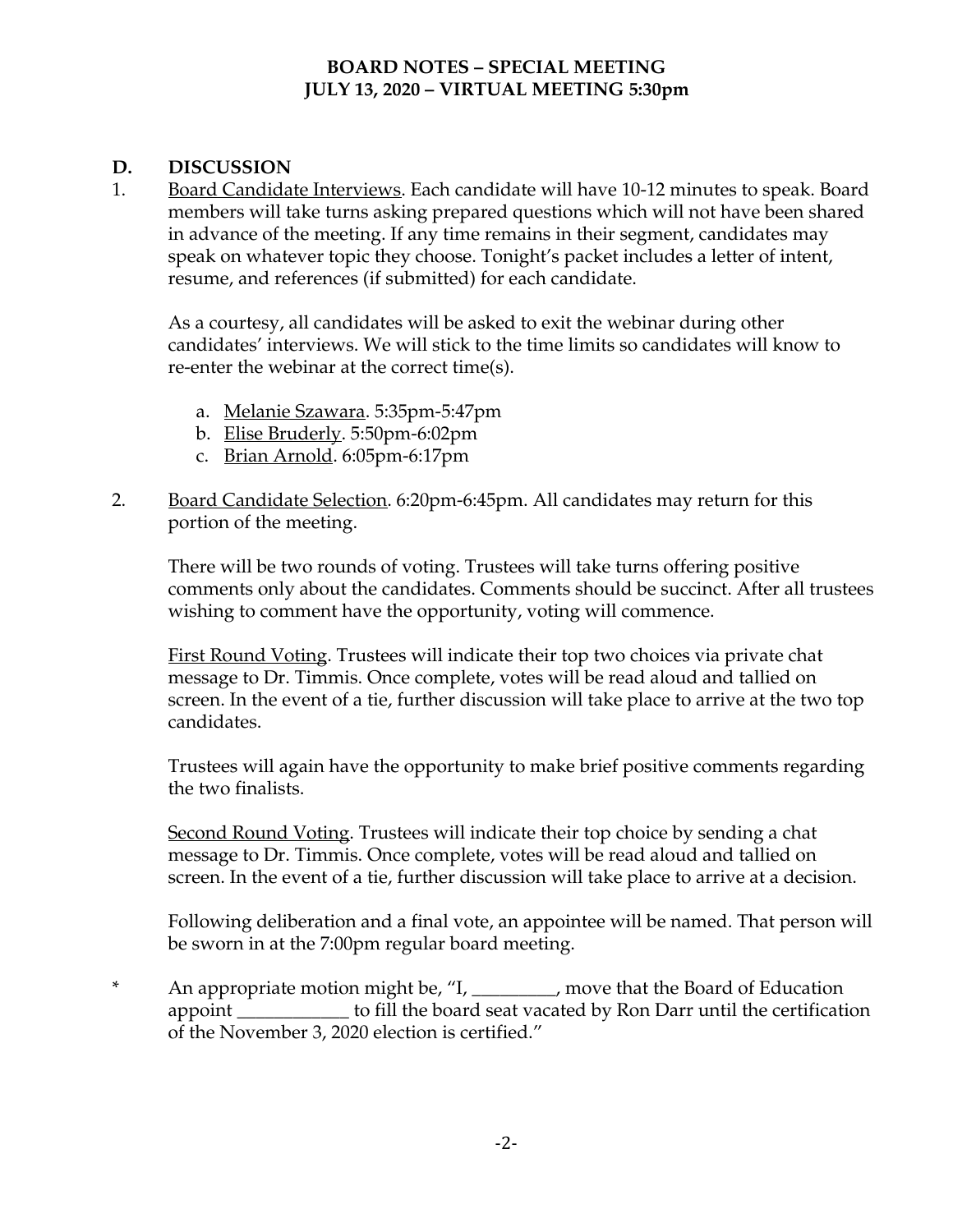## **Melanie Klark Szawara**

(contact info redacted)

July 6, 2020

--------

Dexter Community Schools Board of Education 2704 Baker Road Dexter, MI 48130

Dear Board Members:

Thank you in advance for considering me for appointment to the Dexter Community Schools Board of Education. I am excited for this opportunity and believe that I would be able to provide a wide array of knowledge and experience to the Board of Education, should I be appointed to the Board.

I grew up in Dexter and was educated in Dexter from Kindergarten until graduation in 1996. The superior education I received at Dexter provided me a solid foundation for my higher education and throughout my career as an attorney. The support of our small community afforded opportunities for me, which is I want for the current and future students of Dexter Community Schools, including my children Kolton (8) and Kazimiera (5).

I understand that we are now facing many unique complex and difficult issues that will impact the students, teachers, administrators and community. I believe I have the tools to assist in making these difficult decisions as a board member. As an attorney, I have legal knowledge which I believe will assist the Board when legal issues present. Many in my family are educators. As a parent and community member, I bring the understanding of multiple perspectives towards education in Dexter. But most importantly, I have a strong commitment to the quality of education our children receive, as that is where I found my roots.

My enclosed resume provides you with more detailed information pertaining to my abilities and experience. I look forward to having the opportunity to work with other school board members to make important decisions which support and develop our community and schools. I look forward to share more of what I can bring to the Board of Education.

*y we* Respectfully,

Melanie Klark Szawara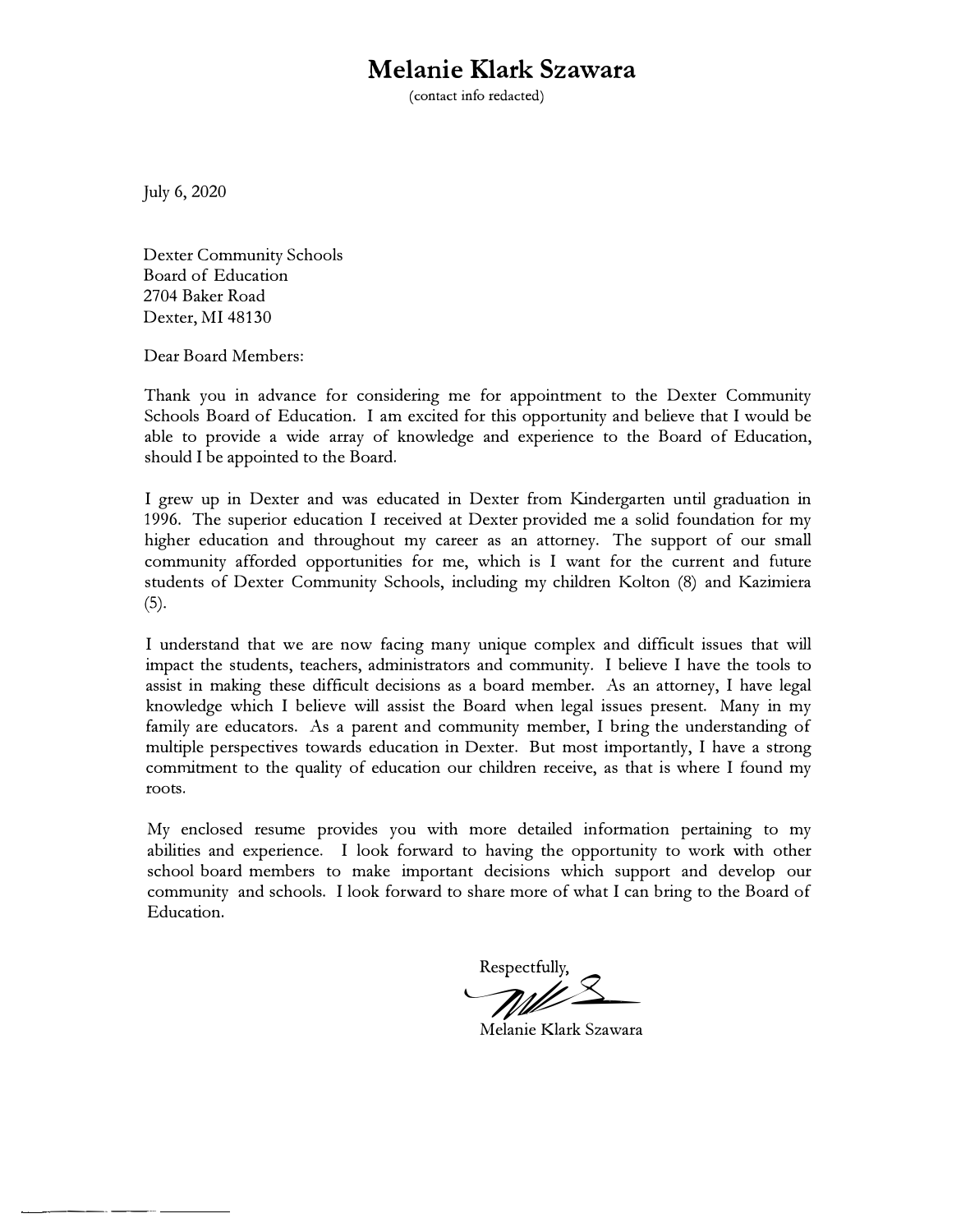## **Melanie Klark Szawara**

(contact info redacted)

### **Work and Professional EXPERIENCE**

*A* ITORNEY, **Harris** & **Literski** 

September 2008- present

- Practiced law in areas of Family Law, Juvenile and Probate Law
- Trial lawyer
- Trained Domestic Mediator (certified 2008)
- Draft, review, revise settlement agreements

## ASSOCIATE ATTORNEY, **RizzoBryan, P.C.**

November 2003- September 2008

- Practiced law in areas of Family Law, Insurance Defense, and General Civil Litigation
- Motion practice in several Michigan counties
- Conducted discovery, including depositions of lay and expert witnesses
- Tried civil jury trials and divorce trials

## **EDUCATION**

## **Michigan State University-Detroit College of Law**

Juris Doctorate, May 2003

- Moot Court Board.
- Family Law Society
- Women's Law Caucus

## **Western Michigan University** Kalamazoo, MI

Bachelor of Arts, Public Law Curriculum- Cum Laude, December 1999

- Academic: Political Science Senior Honors; Howard Wolpe Scholarship; Golden Key Honor Society; Dean's List
- Sole undergraduate member of Strategic Planning Committee, appointed by the University President
- Residence Hall Association, Michigan Organization Communications Coordinator of the Year 1999
- Resident Advisor and Assistant Director of Hoekje Hall

## **Dexter High School**

Cwn Laude, May 1996

- Dexter High School, Student Council and Senior class president, 1996
- Cross Country captain; Track and Field captain. MHSAA Scholar Athlete, 1995-1996
- Color Guard Captain in Marching Band, 1995
- Principal's Award- Graduation Speech 1996
- Alumni Association Scholarship Recipient, 1996

## **PROFESSIONAL AFFILIATIONS**

- American Bar Association.
- State Bar of Michigan, Family Law Section
- Women Lawyer Association of Michigan
- Grand Rapids Bar Association, Family Law Section. Trustee, 2007-2008
- Livingston County Bar Association, 2008-present
- American Inns of Court, 2004-2007

## **COMMUNITY ACTIVITIES**

- Dexter Wrestling Club, Vice President, 2018-present
- Dexter Little League, Parent Volunteer
- Parent volunteer at Anchor Elementary and Tuesday Lunch Reader
- Member of First United Methodist Church
- Lifelong Dexter family ties

Brighton, MI

Grand Rapids, MI

East Lansing, MI

Dexter, MI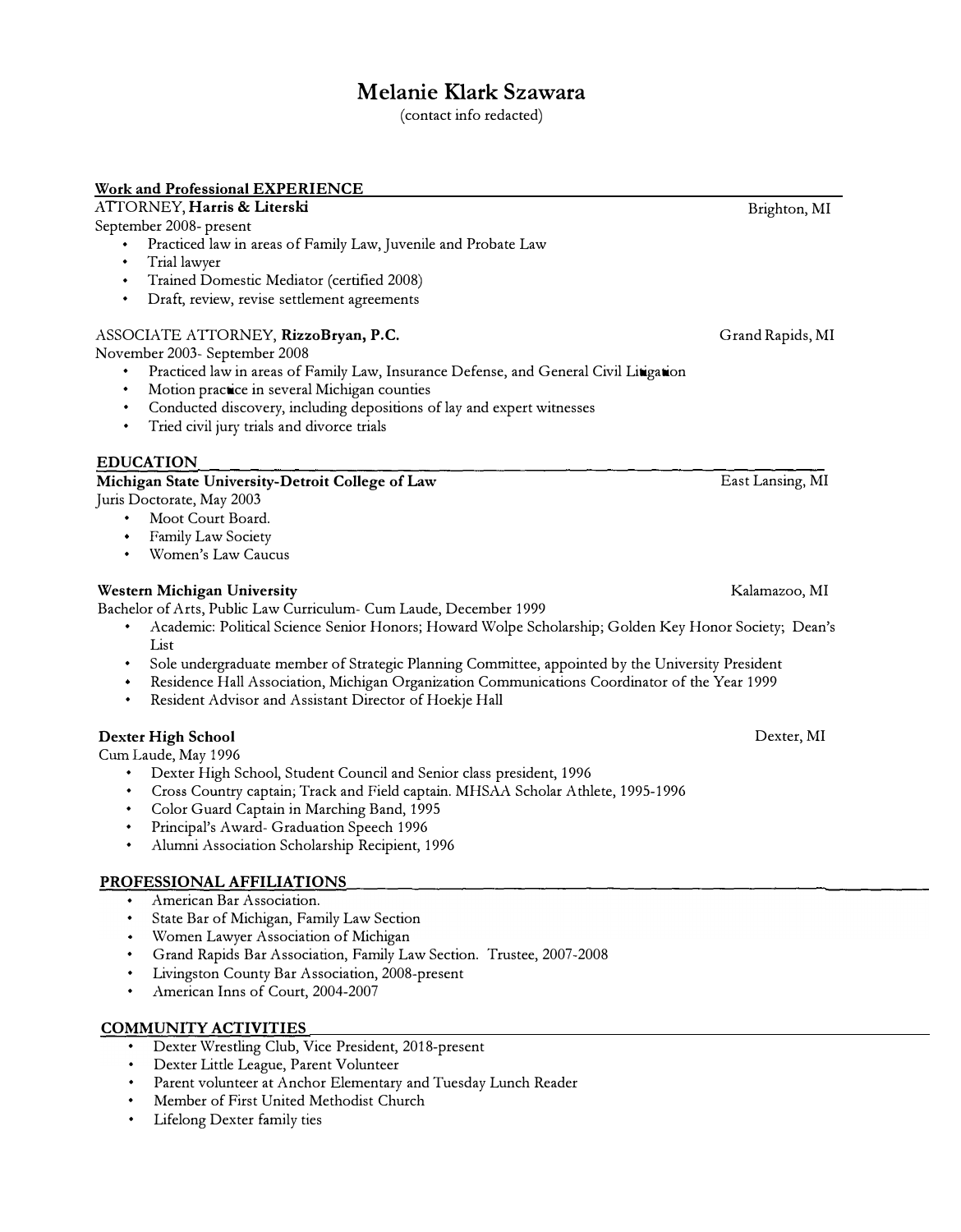Elise L. Bruderly (contact info redacted) June 30, 2020

Dear Board of Education:

My name is Elise Bruderly and I am interested in the open position on Dexter's Board of Education (BOE). I am a candidate on the November 3rd ballot because I believe that I have the background, temperament, and dedication required to honorably represent the children and families of Dexter Community Schools.

I first applied for an open position on Dexter's BOE in 2014. At the time, I was new to participating in the world of education and I was excited to explore ways to contribute to the community. I felt clear that a good education was one of the greatest gifts I could give my children and I wanted to be a part of the process that would bring that to all of Dexter's children. While I was not selected for the position, the application process introduced me to people and opportunities that I have been invested in ever since.

I am a parent of boy/girl twins, entering the high school in the fall, and a strong believer in public education. I am a social worker by training, graduating from the University of Michigan with a Bachelor's in Psychology and a Master's in Social Work. My work and volunteer life have wound together through the years. I have worked as a medical social worker in both inpatient and outpatient settings, written a book, *Parenting Twins,* and have been both a member and President of two local organizations - Excellence 4 Dexter Students (E4DS) and Huron Valley Parents of Multiples.

While my social work training has informed my professional life, over the last five years I have also utilized key social work skills such as leadership, knowledge of group dynamics, advocacy, collaboration, and community organizing in my work with the non-profit E4DS. As a founding member, I participated in building the organization from the ground up. In the last four years our efforts have allowed us to donate \$182,000 to DCS. Through this work, I have gained a clear understanding of the complexity of educational budgets, the diverse range of issues that come before the BOE, and the value of an engaged community supporting its public school system. As President of E4DS for the last three years, I have established solid relationships with school personnel and community members. I have demonstrated the ability to motivate a volunteer workforce, inspire participation and commitment, and generate consensus among parties with different goals.

My educational background has taught me to value research and evaluation, and to make decisions after careful thought and consideration. I recognize the responsibility involved in representing the families of Dexter and would consider it an honor to serve as a member of the Board of Education.

Thank you for your consideration.

Sincerely,

Elise Bruderly

Elise Bruderly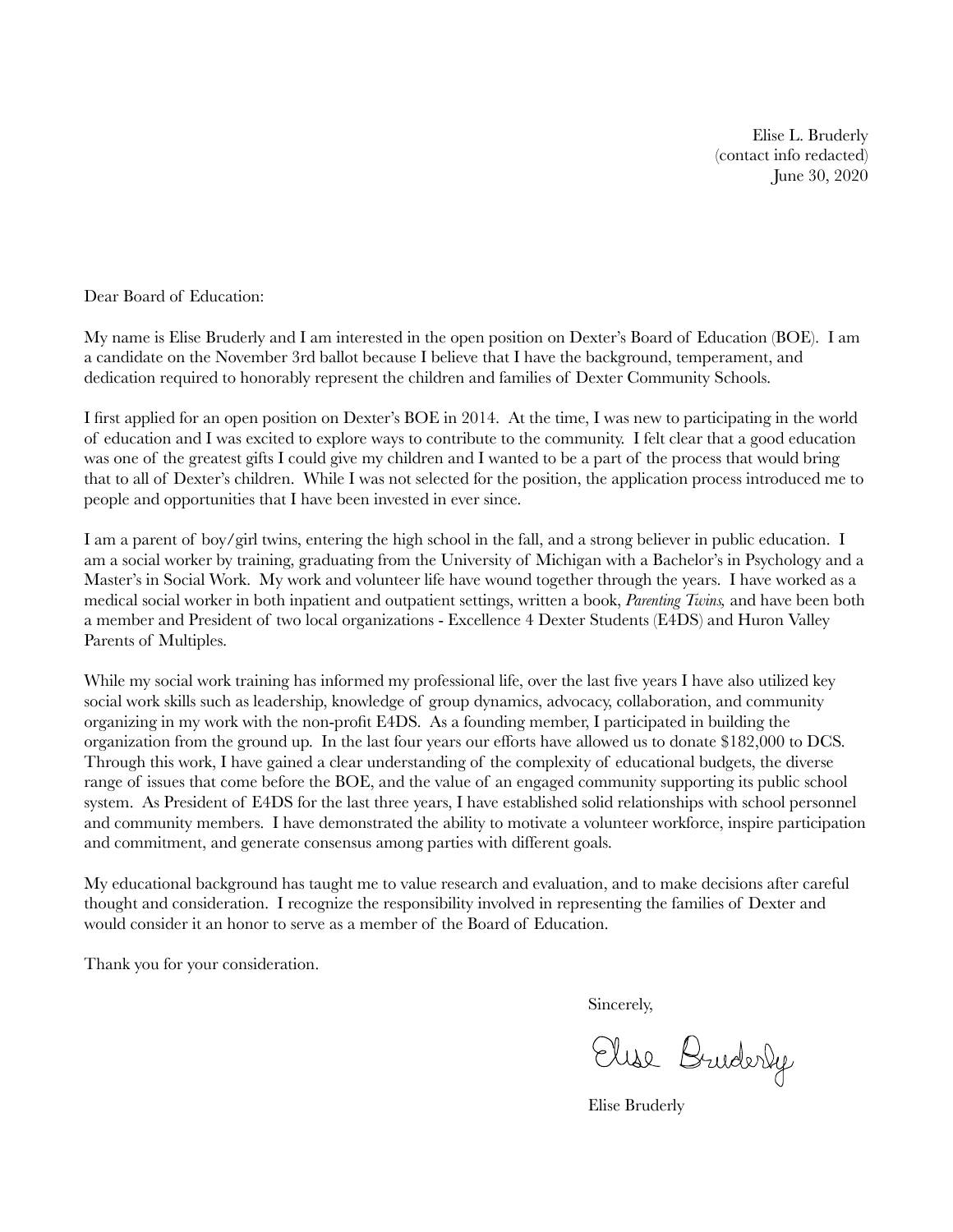## **ELISE L. BRUDERLY, LMSW**

[\(contact info redacted\)](mailto:eliseleeann@comcast.net)

| <b>EDUCATION</b>    | University of Michigan, School of Social Work<br>Master of Social Work<br>Specialist in Aging Certificate                                                                                                                                                                                                                                                                                                                                                                                                                                                                                                                                                                       | April, 2002              |
|---------------------|---------------------------------------------------------------------------------------------------------------------------------------------------------------------------------------------------------------------------------------------------------------------------------------------------------------------------------------------------------------------------------------------------------------------------------------------------------------------------------------------------------------------------------------------------------------------------------------------------------------------------------------------------------------------------------|--------------------------|
|                     | • Concentration: Interpersonal Practice with Adults and Elderly<br>University of Michigan, Ann Arbor<br>Bachelor of Arts in Psychology, with Distinction                                                                                                                                                                                                                                                                                                                                                                                                                                                                                                                        | April, 2000              |
| <b>CREDENTIALS</b>  | <b>State of Michigan, Board of Social Work</b><br>Licensed Master Social Worker, Clinical and Macro License                                                                                                                                                                                                                                                                                                                                                                                                                                                                                                                                                                     | Valid through: 4/30/2022 |
| <b>PUBLICATION</b>  | <b>Parenting Twins (Book)</b><br>Author<br>• "The Handbook for Containing Chaos and Preserving Memories in the First Year"                                                                                                                                                                                                                                                                                                                                                                                                                                                                                                                                                      | Oct., 2014               |
| <b>COMMUNITY</b>    | <b>Educational Foundation of Dexter (EFD)</b><br>Executive Committee Advisor<br>• Advisor to the Executive Board of the EFD: supporting current leadership as well as making<br>recommendations on policy, communications, and fundraising approach to promote the transition<br>into a single non-profit as well as to retain donors and enhance future contributions.                                                                                                                                                                                                                                                                                                         |                          |
|                     | <b>Excellence 4 Dexter Students (E4DS)</b><br>Board President (2017-May 2020)<br>Secretary & Communications Director (2016-2017)<br>Trustee (2015-2016)<br>• Founding member of non-profit formed to generate revenue for Dexter Community Schools.<br>• Participated in all aspects of group functioning and process-leadership, budgeting, fundraising<br>campaign design, event planning, individual outreach to donors and corporate sponsors,<br>community education about school funding, collaboration with school administration.<br>• Donated \$182,000 to Dexter Community Schools.<br>• Coordinated the merger of E4DS and EFD to better serve the Dexter Community. | May 2015- May 2020       |
|                     | <b>Huron Valley Parents of Multiples</b> , member<br>Board Chair (2007-2009)<br><b>Board Member (2009-2012)</b><br>• Revitalized a family support group for Ann Arbor and surrounding communities; improved<br>group process and functioning.<br>· Utilized group leadership skills to manage and motivate a volunteer workforce, budget for an<br>organization, develop informational materials, and coach non-social workers to provide<br>appropriate levels of support for member families.                                                                                                                                                                                 | Sept. 2005- present      |
| <b>PROFESSIONAL</b> | <b>Fresenius Medical Care (Dialysis)</b><br>Clinical Social Worker<br>• Completed psychosocial assessments and managed regulatory requirements for social work in a<br>dialysis unit.                                                                                                                                                                                                                                                                                                                                                                                                                                                                                           | Feb. 2015- May 2018      |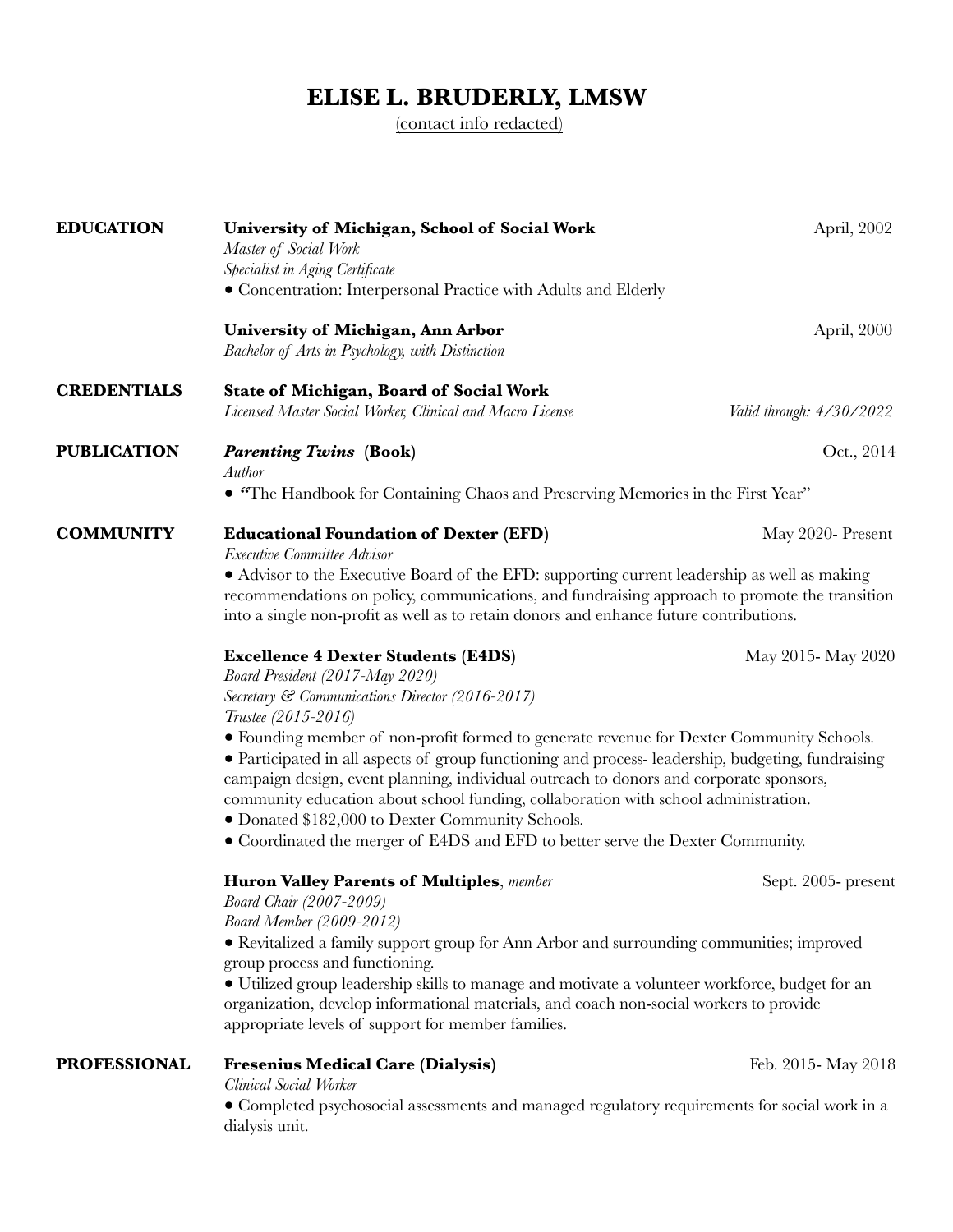- Provided adjustment-to-illness and end-of-life counseling for patients and families.
	- Implemented continuous quality improvement projects
	- Worked effectively with an interdisciplinary team
	- Provided staff and patient education regarding emotional wellness

 ● Assisted with tangible resource needs and continuum of care changes throughout the disease process

 ● Managed mental health and criminal background concerns on the unit, coordinating with state services as appropriate.

#### **Social Work Case Management** *June 2014- Feb. 2015*

 ● Provided individual case management services to a private client with a complicated medical, social, emotional, and financial situation.

#### **Ambulatory Care Social Work, Outpatient- Adult, UMHS** Jan. 2004- Aug. 2005 *Clinical Social Worker*

 ● Collaborated to establish systems, routines, expectations for new Ambulatory Care Social Work program; demonstrated effectiveness of program.

 ● Worked with outpatient teams to provide psychological support, tangible resources, referral to outpatient services, and ongoing monitoring of complex patients during times of high need.

 ● Presented "Outpatient Clinics: Innovative Approaches" at the SSWLHC Annual Meeting in Houston, Texas, April 2005.

## **Medical-Surgical Social Work, Inpatient-Adult, UMHS** June 2002- Dec. 2003 *Clinical Social Worker*

• Managed large caseload among multiple inpatient services; worked as a member of an interdisciplinary team to facilitate discharges; obtained medical, psychological, and tangible resources for patients, facilitated communication with patient families; provided crisis intervention and grief support.

|    | Turner Geriatric Clinic, University of Michigan<br>MSW Intern                                                                                                                                                                                                                                                                                                                                                                                                                                   | Sept. 2001 - April 2002 |
|----|-------------------------------------------------------------------------------------------------------------------------------------------------------------------------------------------------------------------------------------------------------------------------------------------------------------------------------------------------------------------------------------------------------------------------------------------------------------------------------------------------|-------------------------|
|    | <b>Botsford General Hospital</b><br>MSW Intern, Inpatient Geropsychiatry Unit                                                                                                                                                                                                                                                                                                                                                                                                                   | Sept. 2000- April 2001  |
|    | <b>Introduction to Personality Psychology 390</b><br>Graduate Student Instructor, Department of Psychology University of Michigan                                                                                                                                                                                                                                                                                                                                                               | Fall Semester 2000      |
| CE | Relevant Continuing Education Programs in the last year<br>45 hours/3 years required for ongoing LMSW licensure in the State of Michigan<br>• Autism Spectrum Disorders Across the Lifespan $(1.5 \text{ hrs})$<br>• Coronavirus (COVID-19) 101 For Healthcare Professionals (1 hr)<br>• A Clinician's Guide to DSM-5, 2nd Edition (3 hrs)<br>• Navigating Difficult Conversations $(1.5 \text{ hrs})$<br>$\bullet$ Dest Ducation with Leaking Care & Discussed Vantheard Their Equilize (9 km) | May 2019 - June 2020    |

- Best Practices with Lesbian, Gay & Bisexual Youth and Their Families (3 hrs)
- **●** Promoting Mental Health in Schools (4 hrs)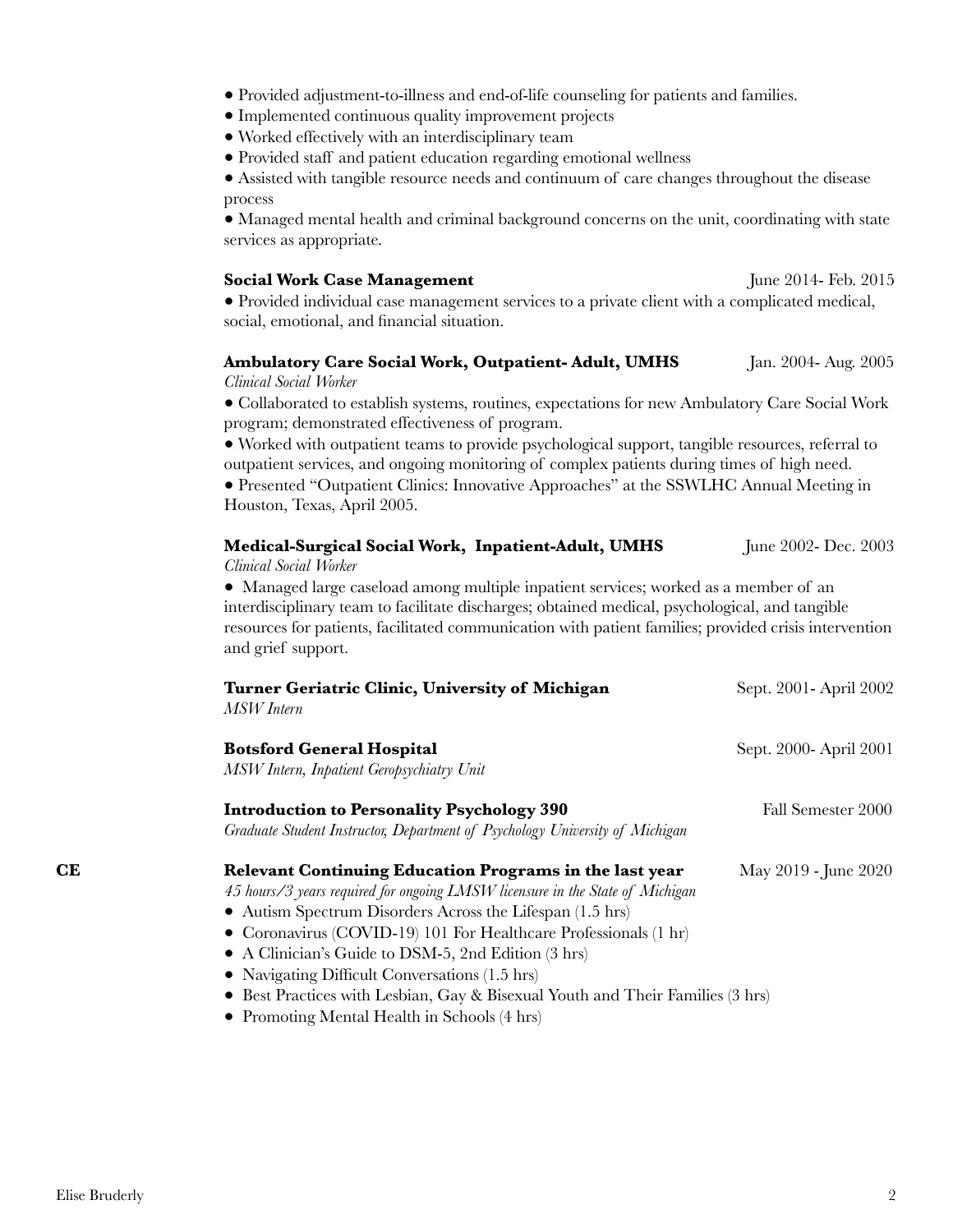To Whom It May Concern:

I highly recommend Elise Bruderly to the Dexter Board of Education. Elise and I have worked closely together since July 2017 as Executive Board Members of Excellence 4 Dexter Students (E4DS), a non-profit that raises money for DCS. Our board truly functions as a full-time organization throughout the school year thanks to the sense of urgency and devotion with which Elise leads E4DS.

Elise portrays the essential leadership skills of both listening to and helping to guide board members' volunteer interests. She affirms people by delegating to them tasks associated with their passion to serve: be it planning events, publishing on social media, or contacting businesses. This helps our board to be very fluid and respond as quickly as board members are able to act. This has allowed our community to incorporate and maximize multiple volunteer efforts for our students' greater good.

Elise is able to see the larger picture within our organization and identify next steps needed. She helped grow our organization at a time when we were in dire need of more volunteers by contacting school principals to see if there were parents who might be good potential board members. This led to several new board members and a fresh wave of energy within our board.

Elise provided structure within our organization by creating welcome packets that helped provide essential information for new members so that they could quickly learn about our organization and learn how they could start helping within our organization.

One of the characteristics that I value most in Elise is that she empowers people to make decisions. She trusts that people will do their best and are capable of making good decisions. She follows up with people, when appropriate, to see if any help is needed. Elise is always ready and willing to do whatever it takes to see any tasks through to completion. This empowerment reflects the trust that she has in us and encourages our trust of each other.

As a leader, she has excellent communication skills. She discerns what board ideas may not have the right timing to ensure proper success and will politely suggest when a better time might be. She is transparent with sharing opinions expressed by donors and board members to Superintendent Dr. Timmis about what donations should fund. She is able to transform ideas into writing as she composed several press releases, fliers, monthly newsletters, and annual campaign donation requests. Elise has been able to clearly communicate the financial need of Dexter Community Schools, and schools in general, to raise awareness about school finance within the Dexter community.

Throughout the years, Elise has kept a positive attitude and a sense of humor. This is most essential on a 100% volunteer board. Our volunteer base is strong because people enjoy working under Elise's leadership. She is able to meet with key players within education funding, be it Dexter's Superintendent, school principals, or the President of the Educational Foundation of Dexter, to listen to, address concerns, and see how we may better understand each other and work together.

Our community would greatly benefit from Elise's wisdom, leadership, positive demeanor, transparency, and hard work ethic to strengthen our community's bond with each other.

Sincerely,

Amy Thursam E4DS Board Secretary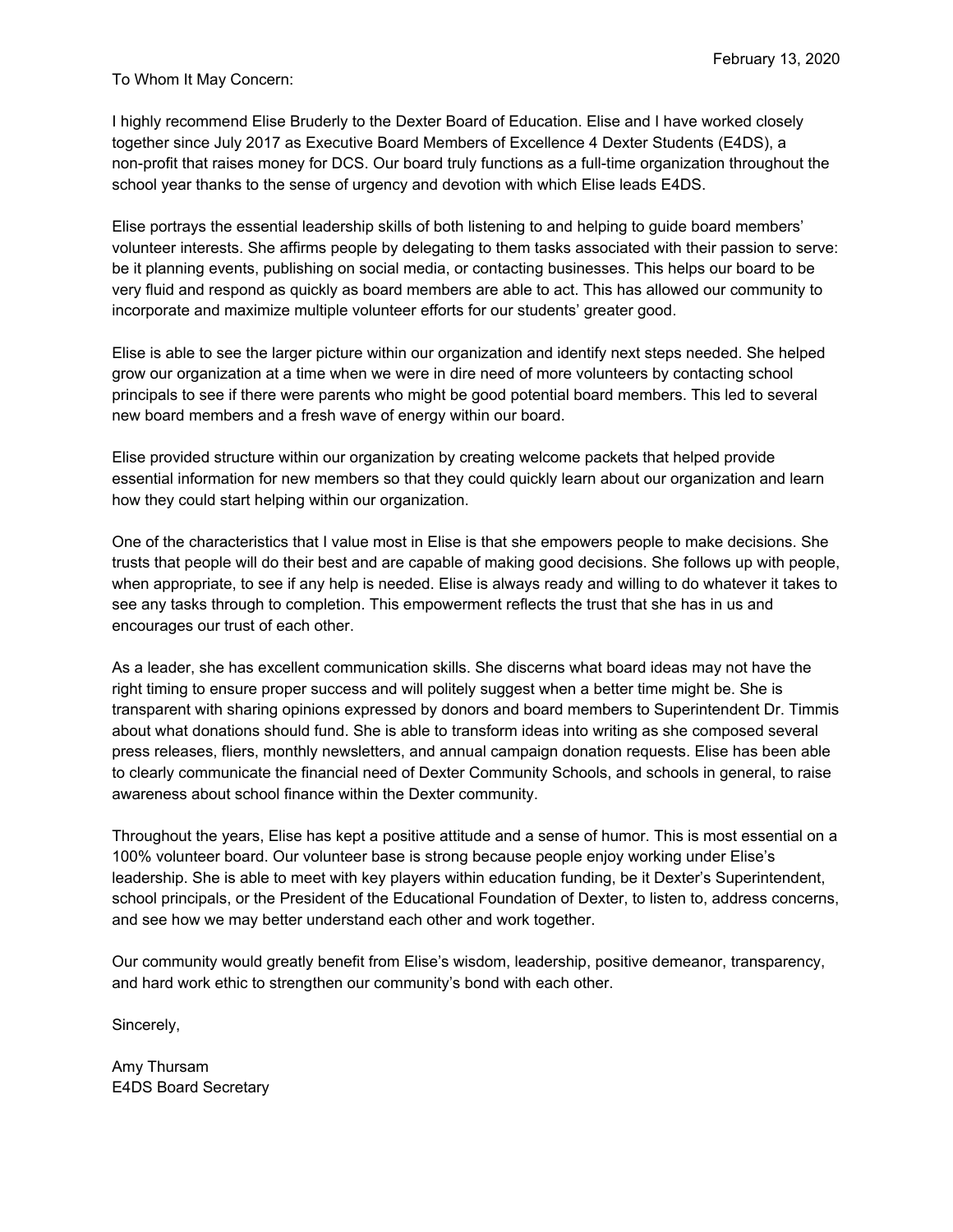(contact info redacted)

## **C ANDIDATE FOR S CHOOL B OARD M EMBER**

July 7, 2020

To Whom It May Concern:

This letter re-confirms my intent to be considered as a replacement member of the Board of Education in Dexter Community Schools. I have submitted my paperwork with the Board of Elections to run for an open seat in November. I desire to serve on the Board to help guide the education of all children within the district. All children deserve an outstanding education and educational environment in which to thrive and prepare for their future. I believe that my background and qualifications would provide value to the Board and community.

My family and I moved to Dexter in July, 2016 from Chicago and have been proud to make Dexter our home for the last four years. One of the primary reasons for selecting Dexter was the outstanding school system. We were looking for a small town with a great community and educational resources. We found both in Dexter. We have two children in the school system. Our son Alex is will be entering high school this fall, and our daughter Emmy will be going into 3rd grade. We have been through Mill Creek, Creekside, Anchor, and Jenkins and are looking forward to our children attending Dexter High School and Wylie next fall. We have gotten to know hundreds of great people in town over the last four years, through coaching little league baseball and t-ball teams, attending school meetings and events, and frequenting the local businesses. We have made many great friends in Dexter, nearly all with children in the school system.

I believe that I would bring a unique background to serve on the Board. I was born in Flint and raised in Durand, MI, a community similar in size to Dexter about 45 miles north. I attended undergrad at Mott Community College and the University of Michigan in Flint and law school in Chicago. I am currently in the middle of a Master of Business Administration program at Indiana University. I have been a practicing attorney for 15 years; prior to that, a software developer for 10 years. I currently work at Henry Ford Health System in Detroit, where I specialize in healthcare, regulatory, technology, and data privacy law. As such, I am familiar with many of the legal issues that the Board must navigate. Prior to that, I was a partner at a large firm in Ann Arbor and one in Chicago. My legal background provides me with the experience and skillset to navigate policies, procedures, rules, and regulations. As a former litigator, I am experienced in thoroughly evaluating issues from all angles, considering all viewpoints, and making informed and rational decisions without being intimidated or swayed by emotion over substance. Therefore, I believe that my educational and work experience would be an asset to the Board.

I appreciate the consideration of the Board for this position.

Best,

/s/ Brian J Arnold

Brian J. Arnold

Encl.: Resume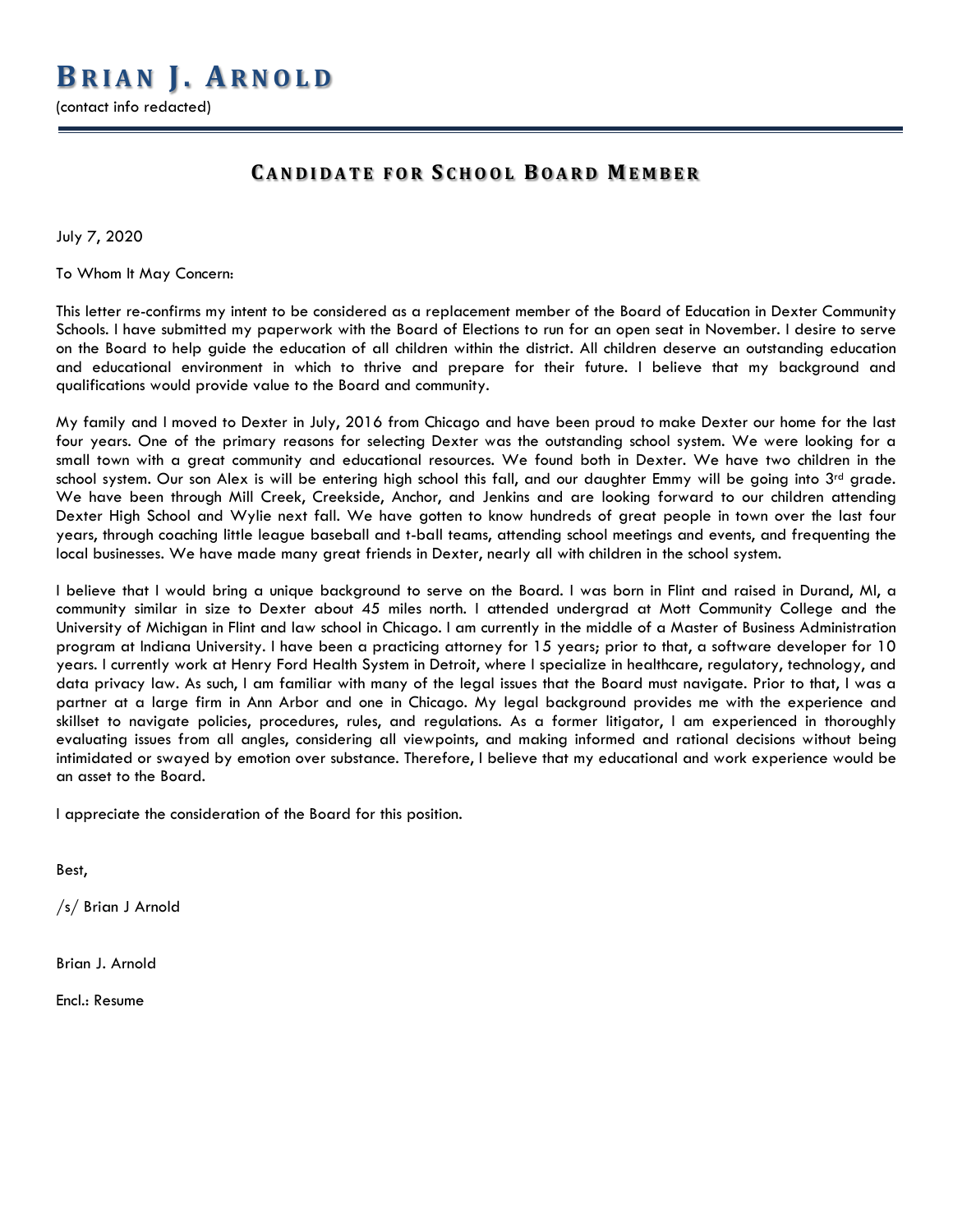## **B RIAN J . A RNOLD**

(contact info redacted)

## **C ANDIDATE FOR S CHOOL B OARD M EMBER**

- Accomplished and results-driven Attorney with broad based in-house and Am Law 50 firm experience leading effective business and legal strategy for corporations and organizations of varying sizes and industries.
- Currently a candidate for a Master of Business Administration at Kelley School of Business, Indiana University.

## **C ORE C OMPETENCIES**

*Seasoned Organization and Legal Leadership Expertise in Legal Risk Analysis*

*Expertise in Healthcare and Regulatory Matters*

*Skilled in Data Privacy and Cybersecurity Law Expertise in Corporate Matters Skilled in Organizational Governance*

## **LEGAL EXPERIENCE**

Advise organizations on general corporate issues, including contracts, data privacy and cybersecurity, intellectual property (IP), governance, policies and procedures, antitrust, employment, regulatory, healthcare, and real estate, among others.

Serve on various Committees at Henry Ford Health System in the Detroit and Jackson markets, including Information Technology Management, IP, Cybersecurity, Litigation, and Social Media.

Prepare system-wide policies and procedures, including those related to IP, Information Technology, Social Media, Data Privacy, and eDiscovery / Litigation.

Structure, negotiate, and draft numerous types of contracts, including master services agreements, non-disclosure agreements, vendor and consultant agreements, statements of work, software licenses, data security agreements, and IP acquisition agreements, among many others.

Provide guidance and direction to clients on data privacy and security issues, including Health Insurance Portability and Accountability Act (HIPAA), Family Educational Rights and Privacy Act (FERPA), General Data Protection Regulation (GDPR), and Michigan and other state Data Privacy Laws and Regulations.

Provide guidance and direction to clients in the areas of patent, trademark, copyright, and trade secret law, influencing development pathways for new technologies.

Represented national and international leaders in technology focused matters, such as Amazon, Google, Ford Motor Company, ZF TRW Automotive, and T-Mobile, among others.

Managed and led teams in dozens of large litigations both as trial counsel and in-house counsel, including the budgeting, investigation, pleading, discovery, and trial phases; managed electronic discovery; taken and defended hundreds of depositions; extensive jury and bench trial experience.

Served as a key strategic partner to clients involved in assessing valuation and monetization strategies for IP portfolios, leading due diligence and valuations of the IP portfolios of clients and acquisition candidates; reviewed the validity and enforceability of IP, identified potential licensees, and assessed royalty streams.

## **CAREER HISTORY**

#### **2020 – Present: Virtual Music Ensemble Technologies, Ann Arbor, MI**

#### – **Advisory Board Member**

Board Advisor to start-up software company developing online music education and synchronous audio platform.

#### **March, 2018 - Present: Henry Ford Health System, Detroit, MI**

#### – **Senior Counsel – Innovation, Data Privacy, Cybersecurity, Telemedicine, and Information Technology**

Responsible for IP, IT, telemedicine, data privacy / cybersecurity, and international issues for 35,000 employee system.

Manage and negotiate all software, SaaS, hardware, and IT services contracts; negotiated over 500 agreements.

Responsible for data privacy and cybersecurity legal issues, including compliance with various privacy rules and regulations, such as HIPAA and GDPR, and cybersecurity frameworks.

Advise on health law, regulatory, employment, real estate, operations, and governance issues.

Serve on the IT Management Committee, IP Committee, Cybersecurity Committee, and Social Media Committee.

Manage all large corporate litigation matters.

Responsible for managing IP portfolio and outside counsel selection and management.